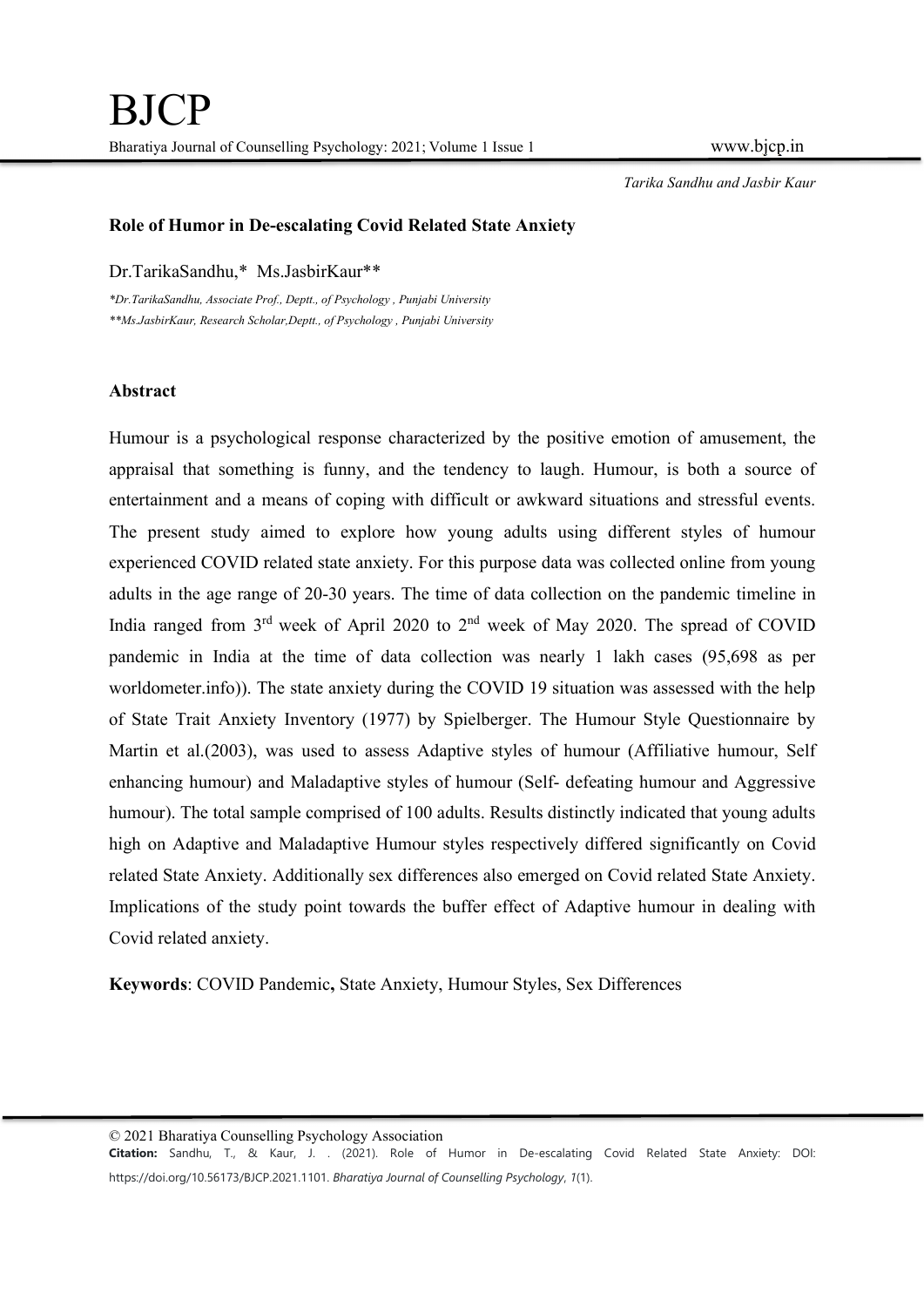Voltaire (1723) proposed that heaven has given hope and sleep to neutralize the miseries of life. Immanuel Kant (1790) added laughter to these. No stimulus, perhaps, more effectually breaks the surface tension of consciousness than humour. It is the one universal remedy which is a medicine for the poor, a tonic for the rich, a recreation for the fatigued, a beneficent check to the strenuous. It is a universal solvent to human temperaments, and like a touch of nature makes the whole world kin. The word humour is derived from the Latin language where it indicates a body fluid, spinal fluid, moisture or vapour, but it also conveys the realm of fantasy, whim or power. Later on in the development of language humour began to be linked with comic effects (Boskovic, 2011). Humour is a universal phenomenon that exists across all cultures (Berger, 1987). It is often considered a form of communication that creates a sense of commonality among people, due to the innate tendency in human beings of humour appreciation (Alden et al., 1993) commonly relating to a perception of 'fun,' smile, and laughter (Ruch, 2008).

Humour is defined as a broad, multifaceted term that represents anything that people say or do that others perceive as funny and tends to make them laugh, as well as the mental processes that go into both creating and perceiving such an amusing stimulus, and also the emotional response of mirth involved in the enjoyment of it. (Martin and Ford,2018). Humour is found to be one of the character strengths that contributes most strongly to life satisfaction (Peterson, Ruch, Beermann, Park, & Seligman, 2007).

The late 1990s were marked by the development of measures of character strengths along with positive intervention exercises under the domain of Positive Psychology (Proctor, Maltby, &Linley, 2011; Schueller, 2010). Research indicated that positive character strengths such as kindness, humour, leadership, love and social intelligence showed significant increases in growth following traumatic events, such as a life-threatening accident, attack, or illness (Peterson et al., 2008). The Values in Action Inventory of Strengths (VIA-IS) measured 24 positive character strengths. Out of all these 24 strengths love, humour, kindness, social intelligence and openmindedness were the most commonly supported strengths (Peterson, Park, Pole, D'Andrea, &

© 2021 Bharatiya Counselling Psychology Association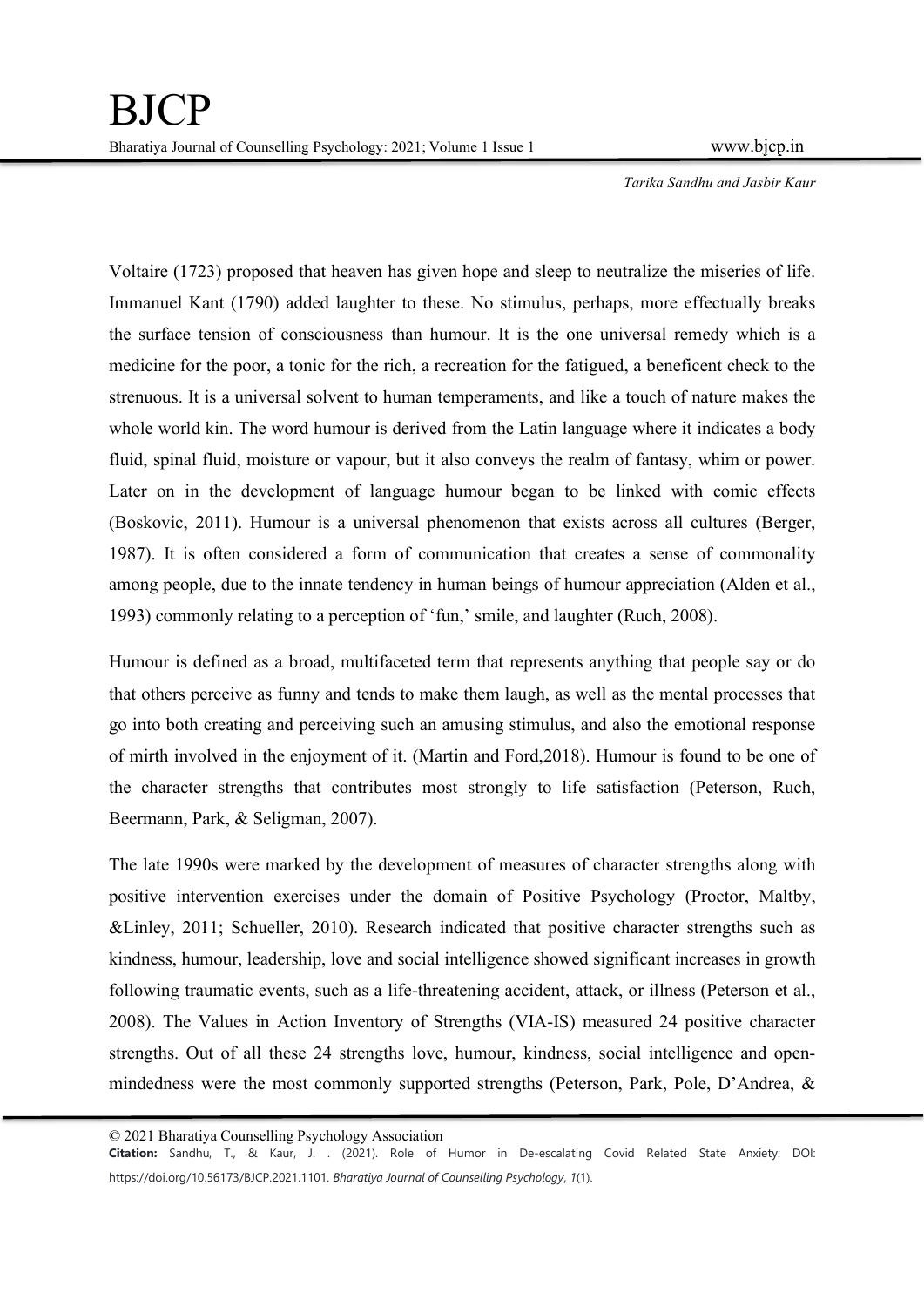Seligman, 2008; Proctor et al., 2011). Researchers have found evidence that many of these character strengths such as hope, zest, gratitude, love, curiosity and humour especially are significant predictors of well-being and life satisfaction (Gillham et al., 2011; Proctor et al., 2011). In this context humour has been defined as a general positive attribute. It has often been suggested that a greater sense of humour can contribute significantly to well-being. In terms of physical health it has been proposed that increased humour and laughter can improve immune functioning, increase pain tolerance, and reduce cardiovascular risk (Martin, 2007). However, some studies have failed to support the facilitative effect of humour. Thus, those with a greater sense of humour do not always display fewer physical illness symptoms (McClelland &Cheriff, 1997), a reduced risk for cardiovascular disease (Kerkkanen, Kuiper, & Martin, 2004), or show higher levels of immunity (Martin & Dobbin, 1988). This conflicting evidence has lead researchers to conclude that further work needs to be done to establish the role of humour in dealing with specific life situations.(Kuiper, Grimshaw, Leite, &Kirsh, 2004; Kuiper &Nicholl, 2004; Martin, 2001; Martin, 2007). Additionally Martin, 2007 recommended that research should include contemporary models of humour that explicitly differentiate between adaptive and maladaptive humour styles. Humour style refers to a person's habitual way of using humour in daily life, that is, one's typical and stable pattern of humour behaviors and attitudes (Martin, Puhlik-Doris, Larsen, Gray, & Weir, 2003). Martin et al. (2003) described four humour styles, two that are positive or beneficial to the self or others, and two that are negative or detrimental to the self or others. The two Adaptive humour styles are Affiliative and Self-enhancing humour styles, and the two Maladaptive humour styles are Self-defeating and Aggressive humour styles.

Affiliative Humour: The non-hostile jokes, witty comments, and spontaneous light hearted banter associated with affiliative humour generally helps to enhance social relationships, reduce interpersonal tension and conflict, maintain group cohesiveness, and increase group morale (Martin, 2007; Samson, Lackner, Weiss, &Papousek, 2012). That is, people who use affiliative humour tend to amuse and entertain others so as to enhance the quality of social relationships (e.g., to increase interpersonal cohesiveness and attraction). Because the use of affiliative humour affirms both the self and others, it is associated with greater intimacy in interpersonal

<sup>© 2021</sup> Bharatiya Counselling Psychology Association

Citation: Sandhu, T., & Kaur, J. . (2021). Role of Humor in De-escalating Covid Related State Anxiety: DOI: https://doi.org/10.56173/BJCP.2021.1101. Bharatiya Journal of Counselling Psychology, 1(1).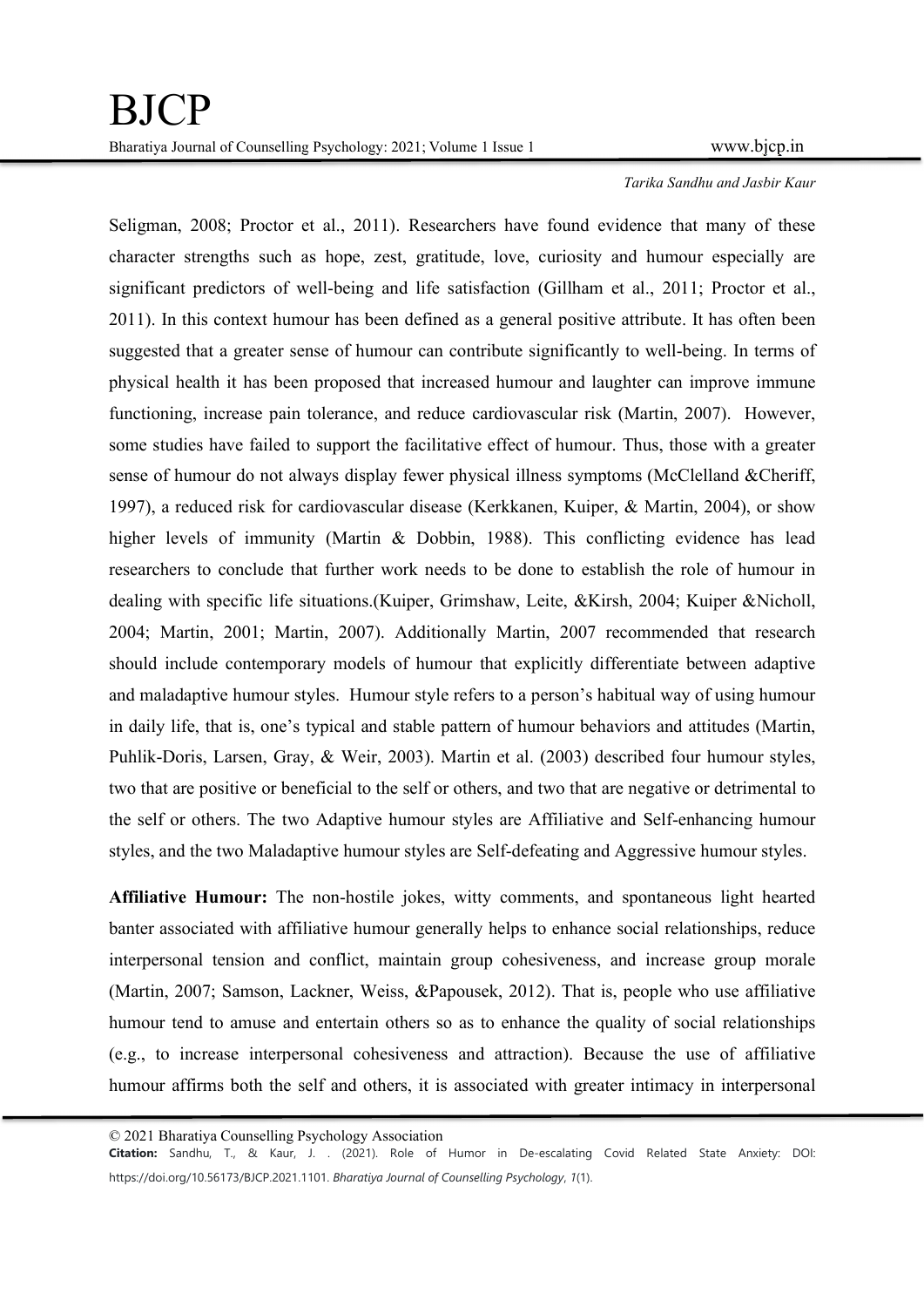relationships (Martin et al., 2003) and greater conflict resolution in dating couples (Campbell, Martin, & Ward, 2008).

Self-Enhancing Humour: Individuals who use self-enhancing humour have positive perspective towards life even in case of misery. They generally view their life conditions and surroundings from a contemplative humorous stance, and maintain a positive perspective despite stress. Selfenhancing humour is used as a coping strategy to both buffer the self against the stress and regulate negative emotions, but this is not done at the expense of others (Martin, 2007). The chronic negative arousal and stress that accompanies anxiety may suppress the use of selfenhancing humour. In addition, the reduced cognitive attention and flexibility interferes significantly with the ability to perceive thoughts or ideas differently, thus making the generation and effective use of self-enhancing humour more difficult.

Self-Defeating Humour: This maladaptive humour style is used in a misguided attempt to reduce stress, and also to try and gain the approval of others via ingratiating and self-degrading humorous comments (Martin, 2007). The use of this humour style hides negative feelings about the self and avoids dealing with problems of emotional neediness. Thus self-defeating humour is related to less resilience in dealing with life's problems, reduced satisfaction with social support, lower self-esteem, and greater depression (Kuiper, 2012).

Aggressive Humour: This humour style is used to put down others, with little concern for how they might feel (Martin, 2007). Aggressive styles of humour, such as teasing, ridicule, and sarcasm tend to alienate other individuals; and thus impair social and interpersonal relationships. Also the use of aggressive humour style could ultimately limit opportunities for genuine and sustained social sharing of both positive and negative emotions (Rime, 2009), and resulting in an increase in anxiety. It is important to note, however, that past research offers no support for a relationship between aggressive humour and anxiety (Kuiper et al., 2004; Martin, 2007; Martin et al., 2003).

## Humour styles and Anxiety

<sup>© 2021</sup> Bharatiya Counselling Psychology Association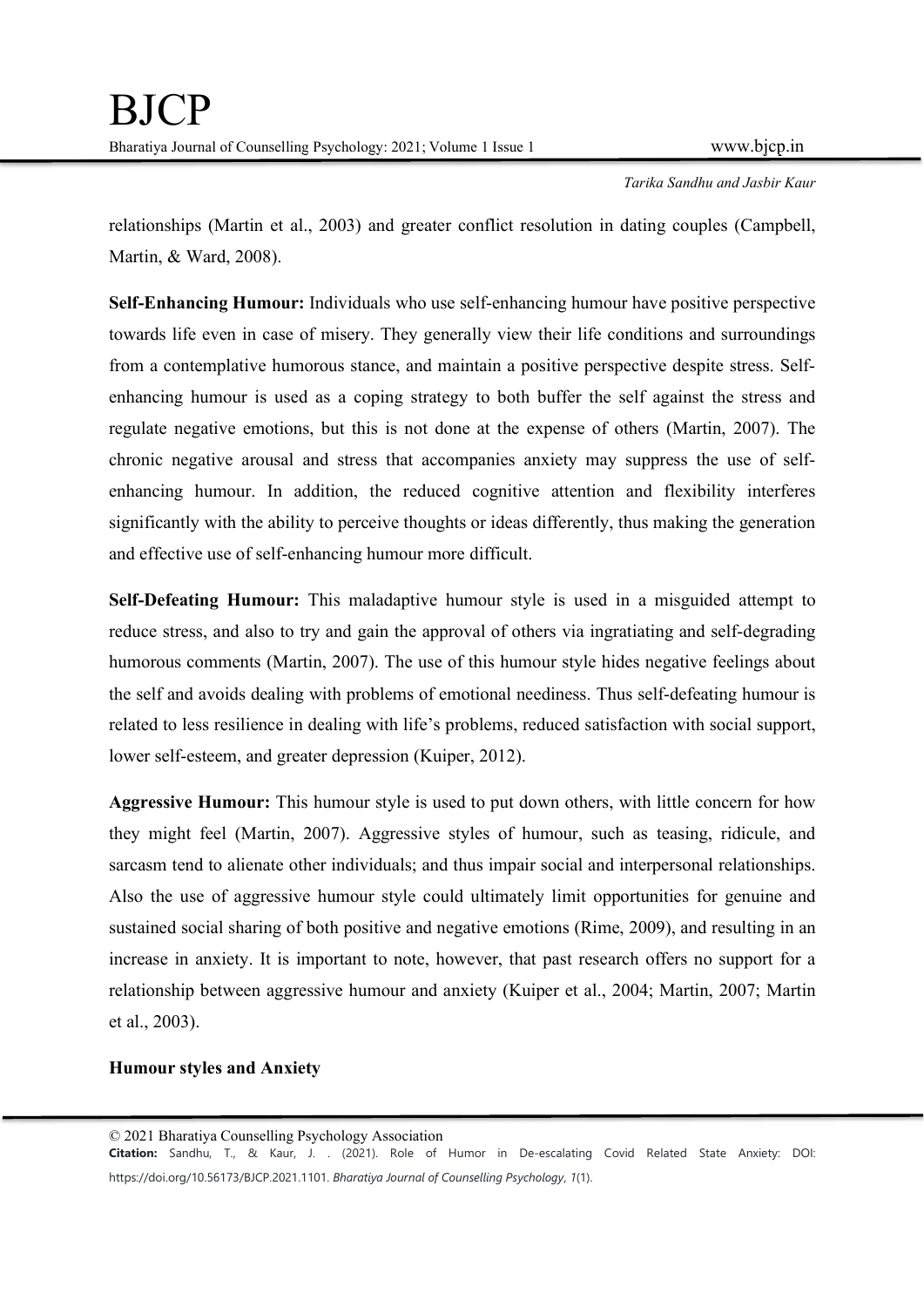Different patterns of relationships between humour styles and anxiety have been explored empirically (Kuiper, Grimshaw, Leite, &Kirsh, 2004; Martin 2007; Martin, Puhlik-Doris, Larsen, Gray, & Weir, 2003). In particular, greater affiliative humour, which involves generating and sharing humour in a social context to improve relationships and makes others laugh, has been associated with lower anxiety. In a similar manner, a higher level of self-enhancing humour, which involves using humour as an effective coping technique for dealing with life stressors, has also been linked to reduced anxiety. In contrast, a higher level of self-defeating humour, which involves the use of humour in a negative way to put oneself down, has been linked to higher levels of anxiety. And the aggressive humour style has generally been found to be unrelated to anxiety. Considering all the above points it becomes clear that different types of relationships exist between various humour styles and anxiety. The two adaptive styles of humour (affiliative and self-enhancing humour) seem to be beneficial because the increased use of these styles helps to reduce anxiety levels.

## Rationale of the study:

The present study attempts to unravel the role of different humour styles in dealing with COVID related anxiety. The COVID 19 pandemic has caused turbulence in the general mental health of our society. Increasing number of cases, stringent preventive measures, fear of death and loss of near and dear ones, economic slump, loss of livelihood are highly stressful and anxiety provoking circumstances for the masses. A pandemic of this proportion has been recorded nearly after hundred years of the Spanish Flu which had caused large scale destruction to life. The uncertainty and unpredictability of life circumstances has escalated the general levels of anxiety for all. It thus becomes imperative to explore the role of humour which is an innate defense against stress and anxiety in managing Covid related anxiety.

## **Objective**

To study the role of humour in de-escalating the state anxiety related to covid 19

© 2021 Bharatiya Counselling Psychology Association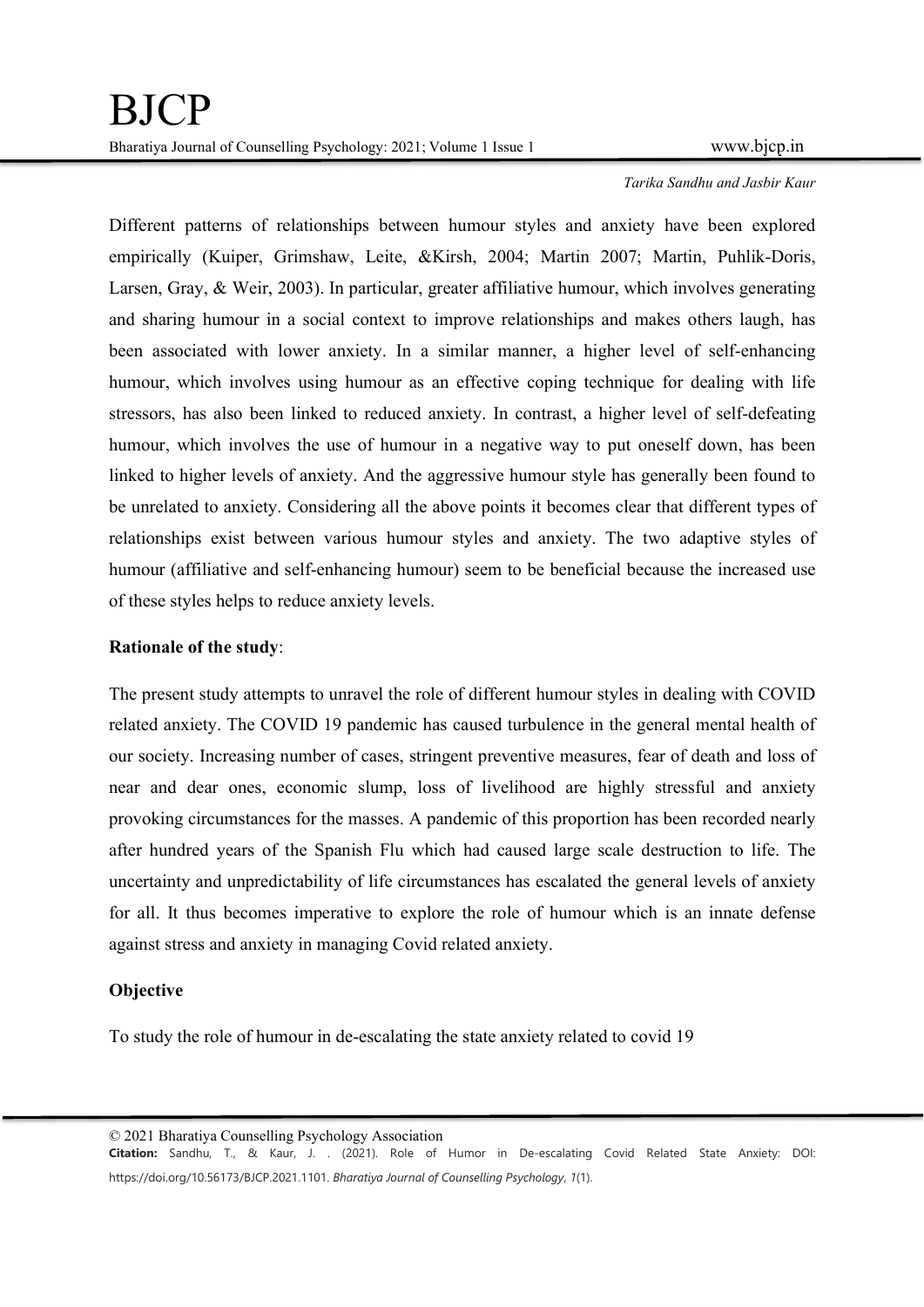# Hypotheses

- Young adults with Adaptive humour styles would be significantly lower on COVID
- related State anxiety as compared to those with Maladaptive humour styles. Females would be significantly higher on Covid related State anxiety as compared to Males.

# Method

# Research design

A two group design with subjects high on adaptive humour and high on maladaptive humour was used.

# Participants

The sample comprised of a total of 100 participants screened in from 208 participants on the basis of their high scores on Adaptive and Maladaptive humour styles. For the study 50 participants pertained to the High Adaptive humour styles group and 50 participants pertained to High Maladaptive humour styles group (Males  $=42$ , Females  $= 58$ ).

Other inclusion criteria:

Age range: 20-30 years.

Educational qualification: Graduation and above

The participants hailed from North India mainly-Punjab, Haryana and Delhi.

## Measures of assessment:

Humour Styles Questionnaire (HSQ: Martin et al., 2003): The HSQ is a 32 item self-report measure of four distinct humour styles: (a) Affiliative humour (e.g.,''I enjoy making people

<sup>© 2021</sup> Bharatiya Counselling Psychology Association

Citation: Sandhu, T., & Kaur, J. . (2021). Role of Humor in De-escalating Covid Related State Anxiety: DOI: https://doi.org/10.56173/BJCP.2021.1101. Bharatiya Journal of Counselling Psychology, 1(1).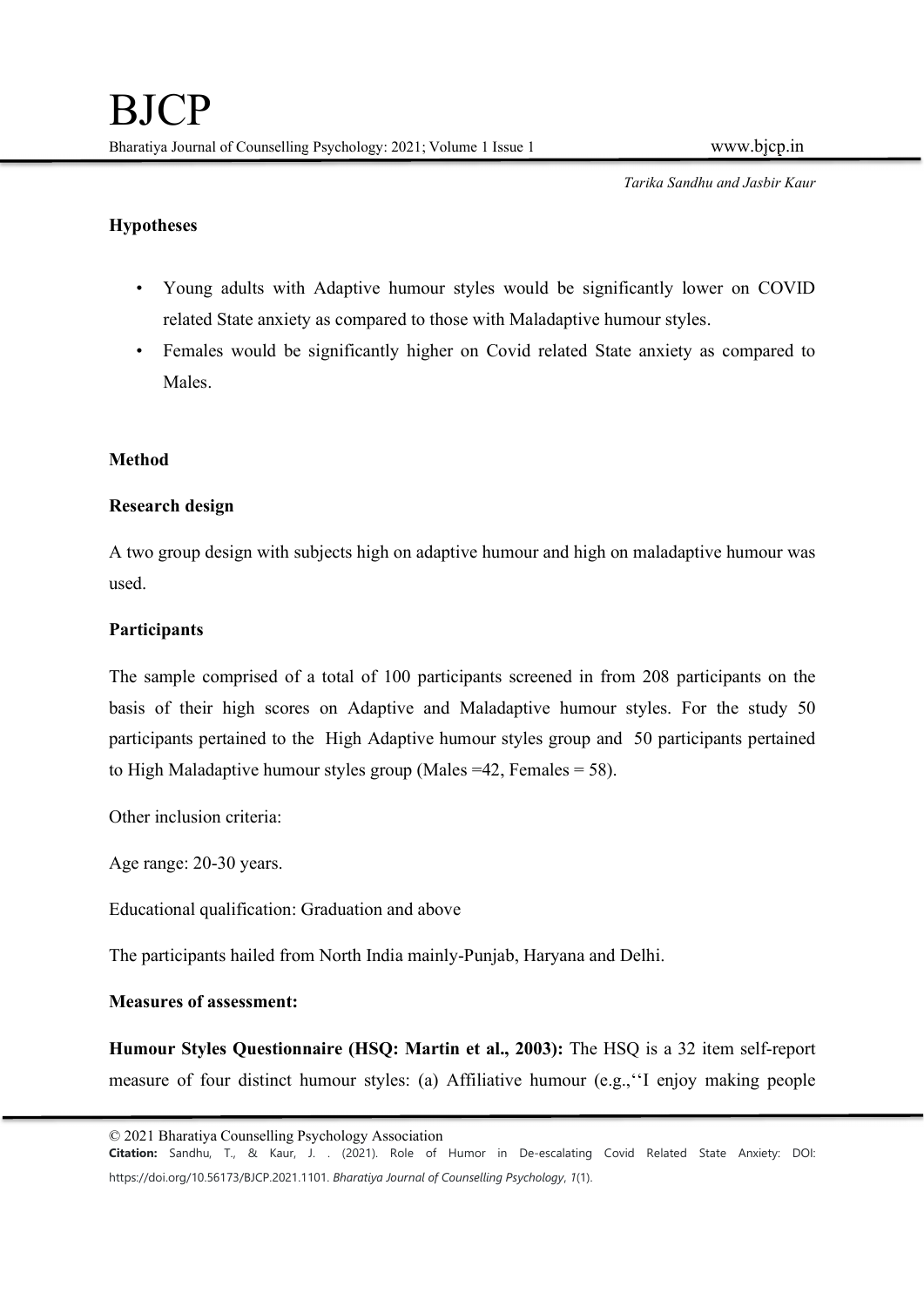laugh'') (b) Self-enhancing humour (e.g.,''If I feel depressed, I can generally improve my mood using humour'') (c) Aggressive humour (e.g., ''If someone makes a mistake, I normally make fun of them for it'') and (d) Self-defeating humour (e.g., ''I let others laugh at me or enjoy themselves at my expense more than I should''). The two adaptive styles are Self-Enhancing humour and Affiliative humour. The two maladaptive styles are Self-Defeating humour and Aggressive humour. There are eight items for each humour style subscale. Each item has 7-point Likert-type response ranging from (1) "Totally Disagree" to (7) "Totally Agree". The HSQ has internal consistency on all four scales, with Cronbach's alphas of .77 for the Aggressive Humour scale, .80 for the Affiliative Humour scale, .80 for the Self-Defeating Humour scale, and .81 for the Self-Enhancing Humour scale. Low inter-correlations between the four scales indicate distinction of these four dimensions (Martin et al., 2003).

State Trait Anxiety Inventory (Spielberger, 1977): The State-Trait Anxiety Inventory (STAI) is a commonly used measure of trait (a general tendency to perceive situations as threatening) and state (a temporary condition experienced in specific situations) anxiety (Spielberger, Gorsuch, Lushene, Vagg, & Jacobs, 1983). It has 20 items for assessing trait anxiety and 20 for state anxiety. Items 1 - 20 measure situational or state anxiety (STAI-S), and items 21 - 40 measure trait anxiety (STAI-T). For the state items, respondents are asked to indicate "How you feel right now, that is, at this moment." Responses indicate intensity of feeling on a 1 to 4 scale, from "not at all" through "somewhat", moderately so" to "very much so." For the trait items the question concerns "how you generally feel" and the response scale indicates frequency: "almost never", "sometimes", "often" and "almost always." For the present research 20 items of only state anxiety were used. Higher scores indicate greater anxiety.

The Google forms for State Anxiety were presented with a special note that the respondents must keep in mind the prevailing Covid situation and choose their responses based on how Covid 19 Pandemic has affected their mental health.

© 2021 Bharatiya Counselling Psychology Association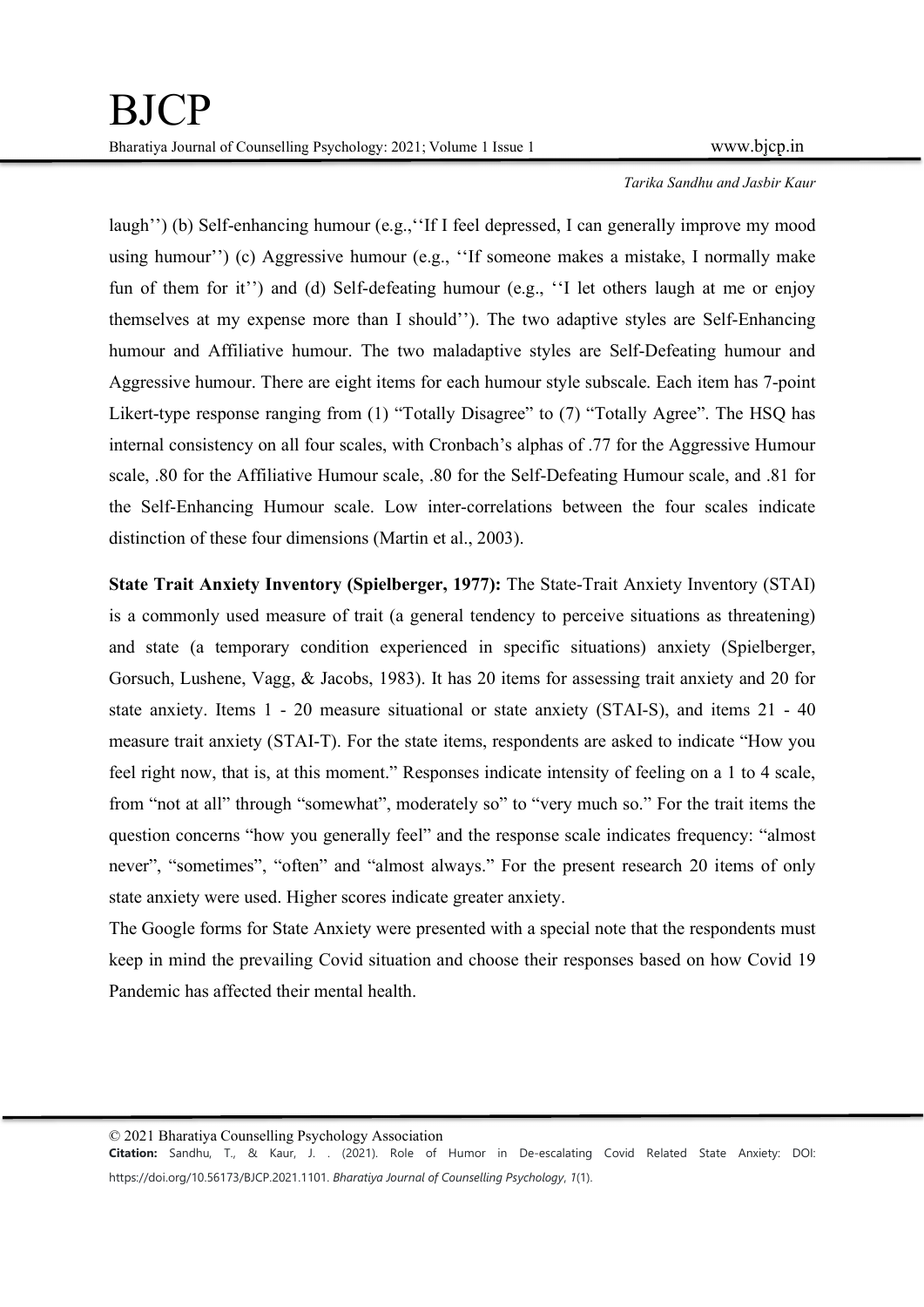## Procedure

The data was collected by creating Google Forms of the Psychological scales. The forms were made available to the respondents by sharing the link using various online and social network mediums such as email, whatsapp and facebook. Participants were given instructions to respond to the items of the questionnaire by keeping in view their feelings during the situation of COVID 19 pandemic. Prior consent was obtained from the participants and ethical considerations of the study were clearly explained in the Google forms. Confidentiality of results was strictly maintained. Data collection commenced online from third week of April 2020 and continued till second week of May 2020. The status of spread of COVID pandemic in India during data collection was nearly 1 lakh cases (95,698) as on 17 May, 2020.

# Results and Discussion

The study aimed to assess how different humour styles namely Adaptive humour style and Maladaptive humour styles effected Covid related State Anxiety. Also it aimed to study the effect of sex differences on Covid related State Anxiety. The t- test assuming equal variance on the scores of COVID related state anxiety for group of adults high on Adaptive and Maladaptive humor styles was employed to analyse the role of distinct humour styles in combating COVID related anxiety. Table 1 shows the mean values of anxiety in the subject with highAdaptive humour style group (Affiliative and Self enhancing humour styles) and high Maladaptive humour styles group (Self-defeating humour and Aggressive humour) and the obtained t values.

© 2021 Bharatiya Counselling Psychology Association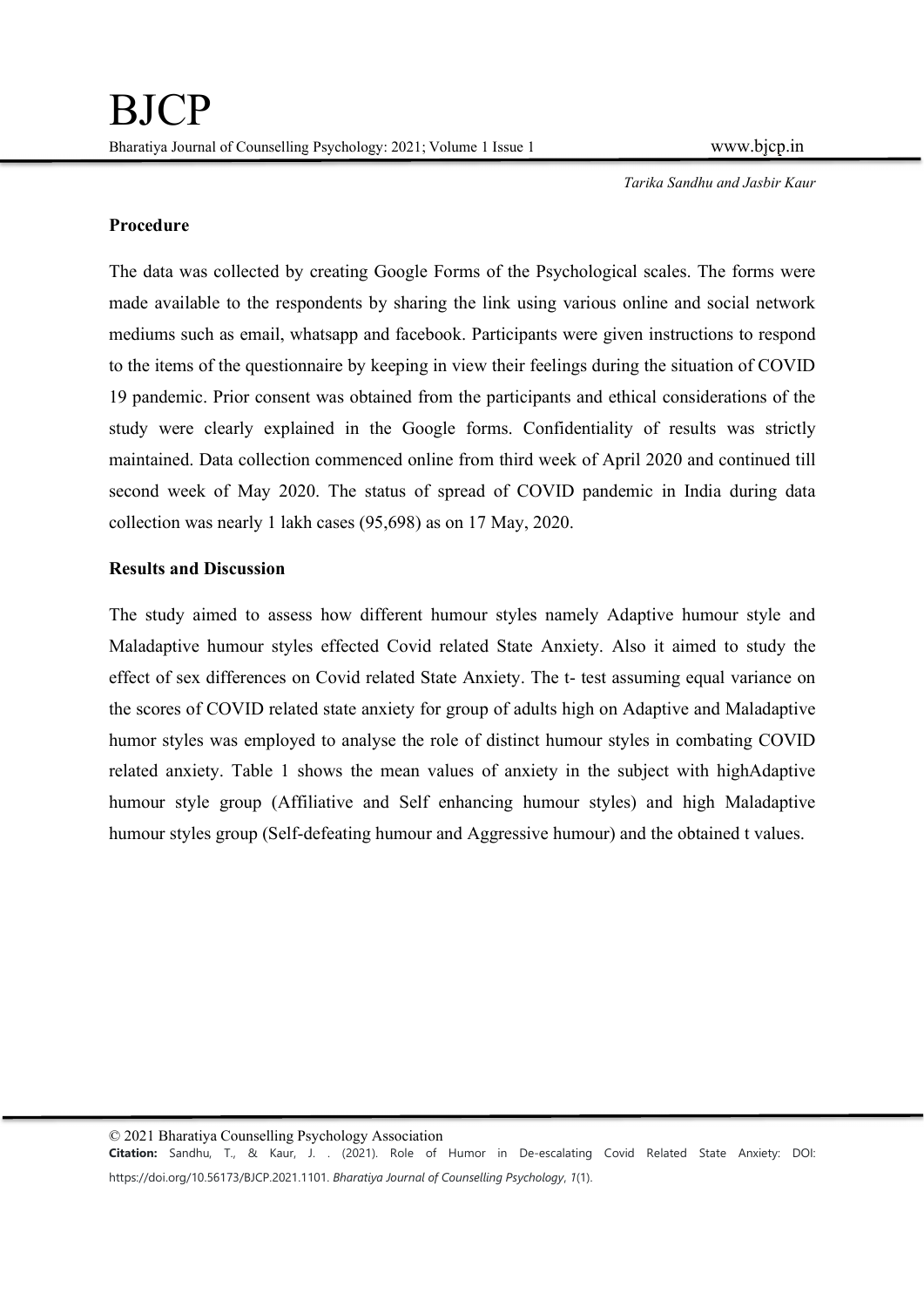Table I: Showing t ratio of COVID State anxiety in high Adaptive humour style group (Affiliative and Self enhancing humour styles) and high Maladaptive humour styles group (Self-defeating humour and Aggressive humour)

| Group                   | Covid<br><b>State</b><br>Anxiety<br>Mean | S.D   | t ratio         |
|-------------------------|------------------------------------------|-------|-----------------|
| High Adaptive Humour    | 38.94                                    | 15.79 | $1.60*$         |
| High Maladaptive Humour | 44.18                                    | 16.86 |                 |
|                         |                                          |       | **p>.01; *p>.05 |

The main objective of the study was to examine the role of Adaptive and Maladaptive humour styles in dealing with COVID related anxiety. According to Table 1 the Mean values for COVID related state anxiety in Adaptive humour group was Mean =38.94 .On the other hand the Mean values for COVID related state anxiety in Maladaptive humour group was Mean = 44.18. Higher mean being indicative of higher anxiety shows that the anxiety was higher amongst those who adopted Maladaptive humour and was lower in Adaptive humour group. The calculated t value on Covid related state anxiety for the two groups came out to be  $t = 1.60$  which was significant at .05 level. This result indicates that individuals high on Adaptive humour styles were significantly lower on Covid related State Anxiety as compared to individuals high on Maladaptive Humour Styles.

A plausible reason based on the earlier studies for these findings could be that individuals with adaptive humour style generally view their life conditions and surroundings from a contemplative humorous stance. This enables them to sustain positivity in the face of trying times. Self-enhancing humour is used as a coping strategy to both buffer the self against the stress and regulate negative emotions, but this is not done at the expense of others. The covid situation is unprecedented and the best possible way to reduce the associated psychological negative consequences is to harness the power of positivity. The road to being truly

<sup>© 2021</sup> Bharatiya Counselling Psychology Association

Citation: Sandhu, T., & Kaur, J. . (2021). Role of Humor in De-escalating Covid Related State Anxiety: DOI: https://doi.org/10.56173/BJCP.2021.1101. Bharatiya Journal of Counselling Psychology, 1(1).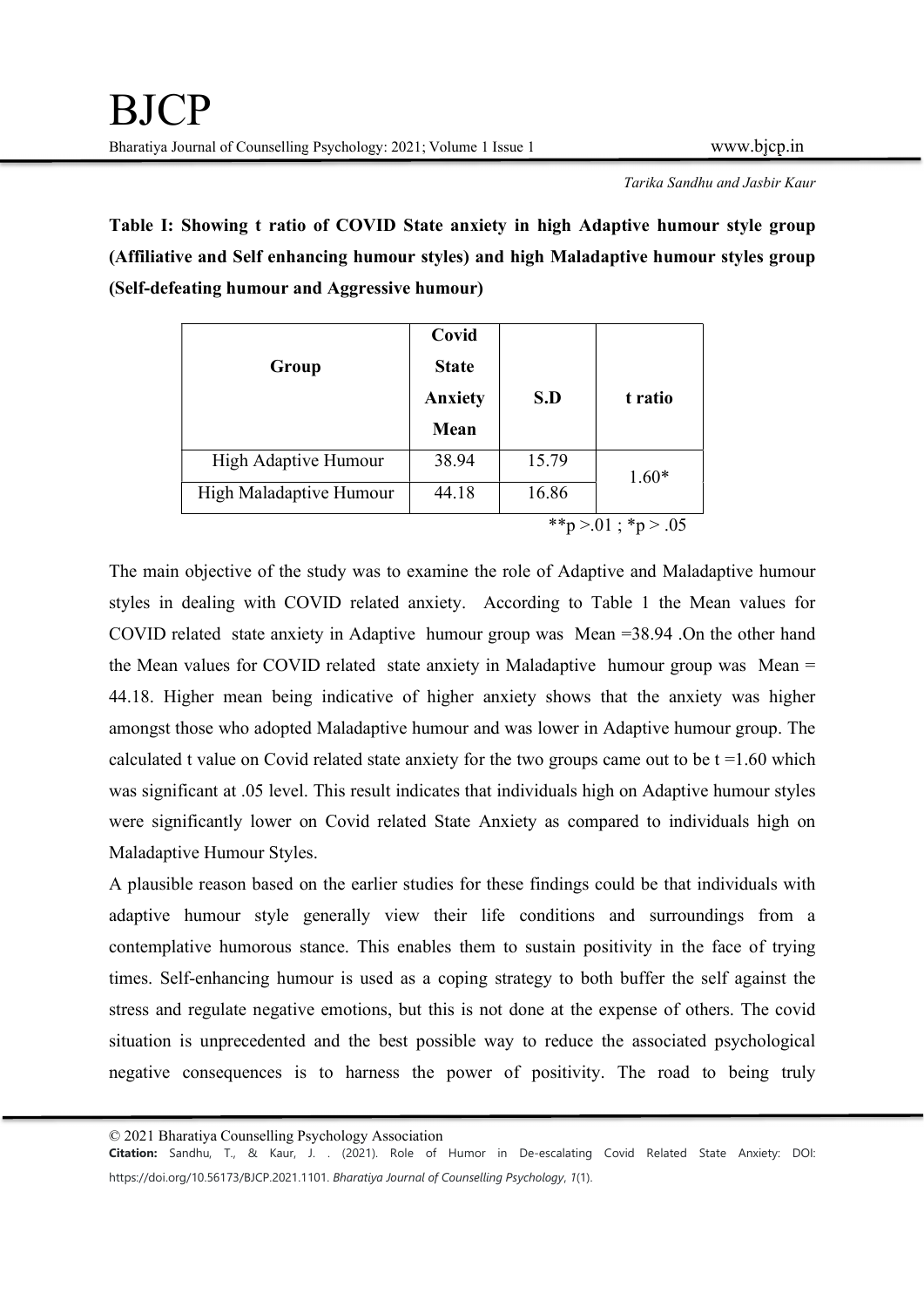'atmanirbhar' during the pandemic begins with boosting psychological immunity. Developing adaptive humour empowers an individual to meet challenges posed by the pandemic in an accepting and optimistic way. These findings are in line with series of previous researches which have demonstrated that people who make more use of adaptive humour styles (affiliative humour style and self- enhancing humour style) are less depressive, less anxious, have high self- esteem and are higher on psychological well-being (Chen and Martin, 2007; Kuiper et al., 2004). Affiliative and self-enhancing humour styles are found to be correlated positively with optimism and negatively correlated with psychological distress (e.g., anxiety and depression) (Yue, Hao and Goldman, 2010). Similarly, Martin et al. (2003) reported that Ryff (1989) measure of psychological well-being related positively to adaptive humour styles (affiliative and selfenhancing humour styles) and negatively to self-defeating humour style. A greater sense of humour is correlated with the ability to cope better with stress, to get along with others and enjoy better mental and even physical health. In addition, Kuiper, Grimshaw, Leite, and Kirsh (2004) found that affiliative and self-enhancing humour styles were associated with higher self-esteem, better coping abilities, and judgments of self-competence. Aggressive and self-defeating humour styles, in contrast, were associated with lower self-esteem, greater depression and anxiety, and negative judgments of self-competence. It is clearly evident that self-defeating humour style becomes a psychological barrier in dealing with stressful life events. Self-defeating humour is clearly linked with the higher levels of anxiety (Martin et al., 2007). More use of maladaptive humour styles is typically associated with increased depression, greater anxiety, and low selfesteem (Chen and Martin, 2007).The maladaptive self-defeating humour style appears to be detrimental, as increased use of this style is associated with greater anxiety. Research has also suggested several possible mechanisms that may help explain the different patterns of relationship between humour styles and anxiety (Kuiper, 2012; Kuiper et al., 2004; Martin, 2007). These proposed underlying processes include humour style differences in employing: (1) reframing strategies for stressful events (e.g., cognitive reappraisals and/or a change of perspective via self-enhancing humour); (2) distraction and distancing techniques (via affiliative

© 2021 Bharatiya Counselling Psychology Association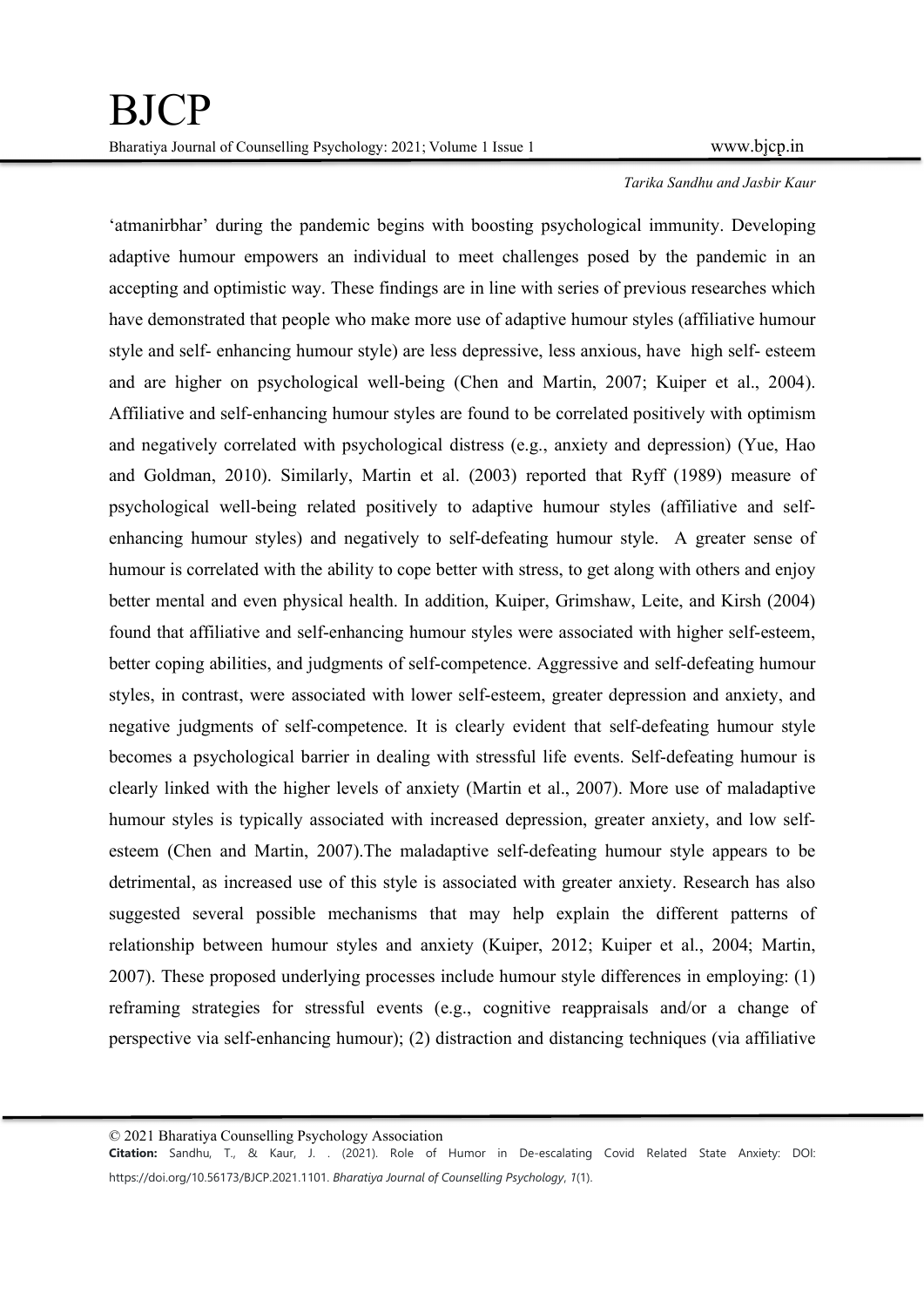humour), (3) emotion regulation strategies (via both self-enhancing and affiliative humour), and (4) the use of a self-degrading interpersonal presentation style (via self-defeating humour).

Another objective of the study was to compare the gender differences in the Covid 19 anxiety. The mean anxiety levels of males and females along with the t ratio have been shown in table 2 given below.

| Table 2: Showing the means, SD and t ratio of COVID related state anxiety in Males and |  |
|----------------------------------------------------------------------------------------|--|
| <b>Females</b>                                                                         |  |

| Group   | <b>Covid State</b><br>AnxietyMean | S.D.  | t ratio         |
|---------|-----------------------------------|-------|-----------------|
| Females | 40.30                             | 18.93 |                 |
| Males   | 38.24                             | 12.22 | $0.52**$        |
|         |                                   |       | **p>.01; *p>.05 |

 According to Table 2 the Mean value for Covid related State anxiety in Females was 40.30 and Mean value for Males was 38.24.The means of the two groups were significantly different as obtained t value was  $0.52$ ,  $p > 0.01$ . This implies that Females were significantly higher on Covid related State anxiety as compared to Males. These findings can be attributed to the heritability of anxiety-related vulnerability factors, such as neuroticism, anxiety sensitivity, and trait anxiety in females as compared to males. Covid pandemic has surfaced as a major cause of concern for the whole population at large but in women particularly due to various predisposing biological and socio cultural factors. The impact of culture in mediating the impact of Covid related state anxiety in females can never be ruled out. The patriarchal culture (particularly in North India) suppresses the expression of anxiety in females. The bottling up of toxic emotions, greater pressure to multi task in different roles due to the pandemic can all add up to the cumulative experience of Covid related state anxiety. It is noteworthy to mention Giardinelli et al. ( 2003), regarding the importance of biological as well as complex sociocultural factors which propound

© 2021 Bharatiya Counselling Psychology Association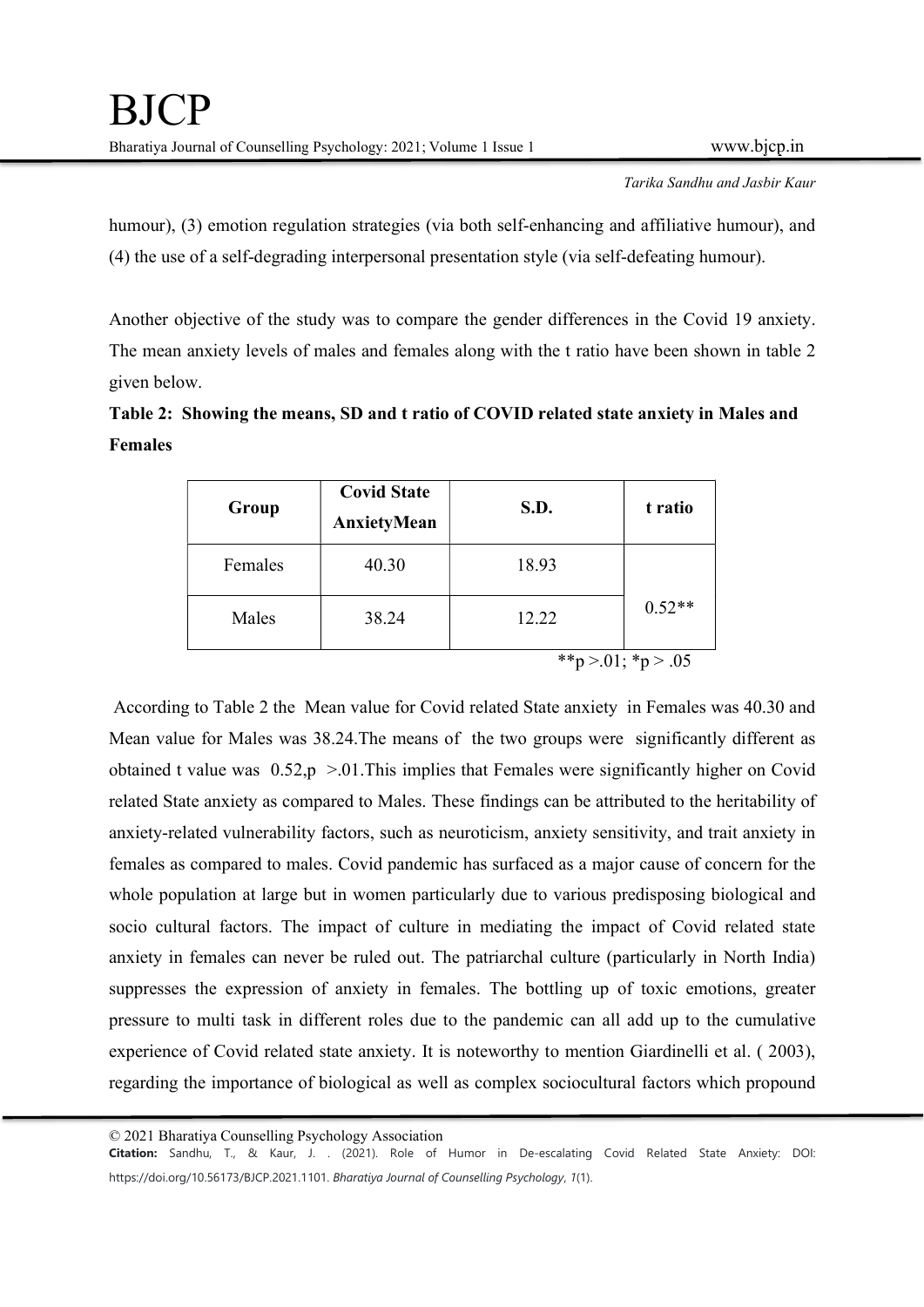a female's predisposition to anxiety and depression in comparison to a male. Young female adults should be more alert towards the possibility of succumbing to anxious thoughts during the pandemic, though such differences are now evading. Nevertheless just like their male counterparts they too are equipped with the psychological arsenal of Adaptive humour to deescalate Covid related anxiety. Special online interventions should be designed that are customised to generate awareness in young adults, especially females about the vulnerability to anxiety during the pandemic and make them aware about the possible psychological tools to deal with it. A major implication of the study is that each individual holds a valuable key to safeguard themselves from stress and anxiety in the form of Adaptive humour style. Recreating the right perspective in times of adversity especially under the lens of adaptive humour instead of relentless worry and anxiety can go a long way in strengthening the psychological immunity of people during the Covid crisis. In view of the Covid 19 situation being long lasting, it is recommended to train people on practicing the Adaptive humour styles and get rid of such an anxiety, which is definitely going to help in taking preventive measures more fearlessly.

## References

Alden, D. L., Hoyer, W. D., & Lee, C. (1993). Identifying global and culture-specific dimensions of humour in advertising: A multinational analysis. Journal of Marketing, 57(2), 64-75.

Berger, A. A. (1987). Humour: an introduction. American Behavioural Scientist, 30 (3), 6-15.

Boyle, G. J., & Joss-Reid, J. M. (2004). Relationship of humour to health: A psychometric investigation. British Journal of Health Psychology, 9(1), 51-66.

Campbell, L., Martin, R. A., & Ward, J. R. (2008). An observational study of humour use during a conflict discussion. Personal Relationships, 15(1), 41-55.

Chen, G. H., & Martin, R. A. (2007). A comparison of humour styles, coping humour, and mental health between Chinese and Canadian university students. Humour, 20(3), 215-234.

© 2021 Bharatiya Counselling Psychology Association

Citation: Sandhu, T., & Kaur, J. . (2021). Role of Humor in De-escalating Covid Related State Anxiety: DOI: https://doi.org/10.56173/BJCP.2021.1101. Bharativa Journal of Counselling Psychology, 1(1).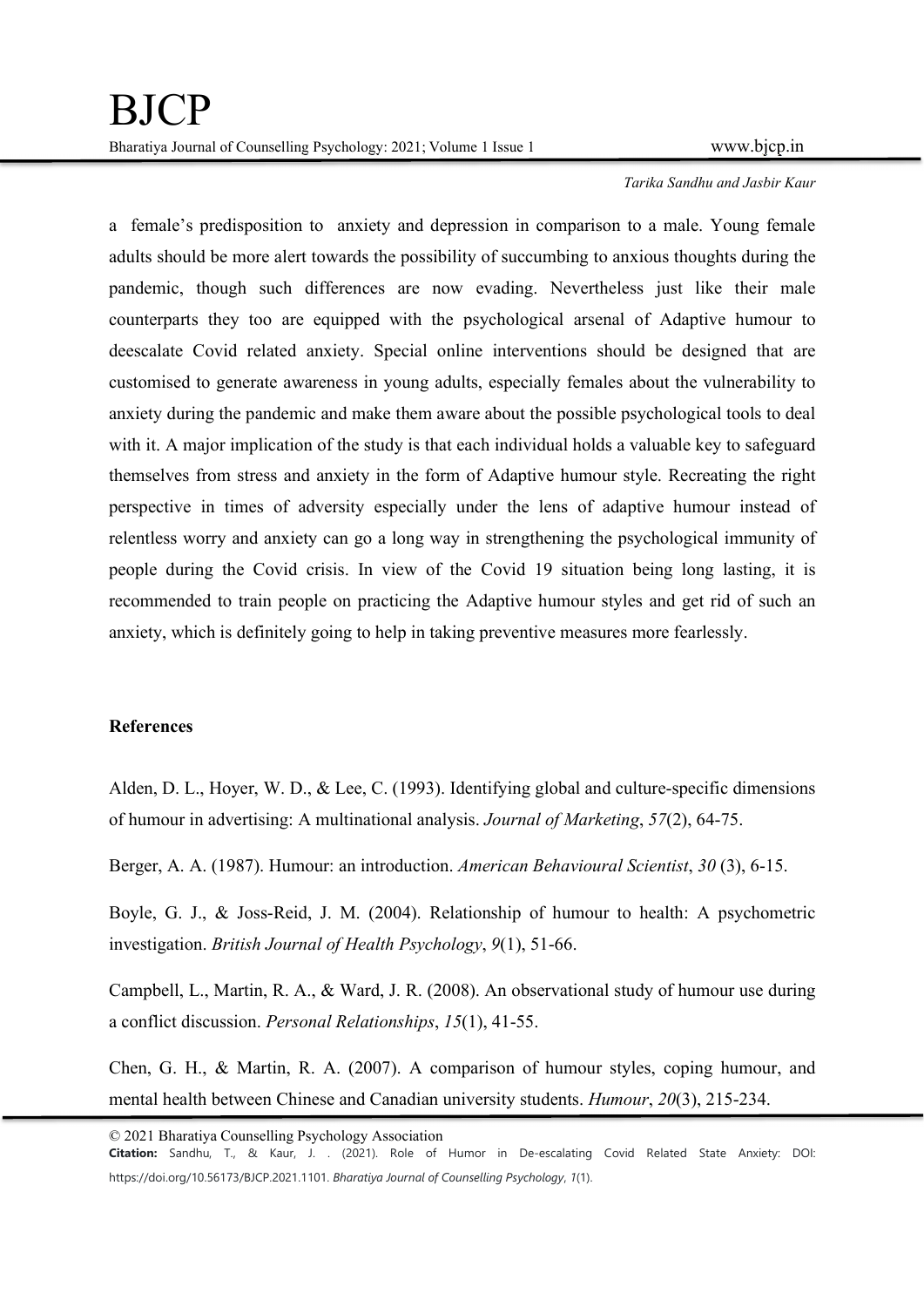Dobbin, J. P., & Martin, R. A. (1988). Telic versus paratelic dominance: Personality moderator of biochemical responses to stress. In Advances in Psychology , 51, 107-115.

Fox, C. L., Hunter, S. C., & Jones, S. E. (2016). Longitudinal associations between humour styles and psychosocial adjustment in adolescence. Europe's journal of psychology, 12(3), 377.

Gasparini, M. E., HinmanJr, F., Presti Jr, J. C., Schmidt, R. A., & Carroll, P. R. (1992). Continence after radical cystoprostatectomy and total bladder replacement: a urodynamic analysis. The Journal of urology, 148(6), 1861-1864.

Gillham, J., Adams-Deutsch, Z., Werner, J., Reivich, K., Coulter-Heindl, V., Linkins, M.,&Contero, A. (2011). Character strengths predict subjective well-being during adolescence. The Journal of Positive Psychology, 6(1), 31-44.

Kant, I. (1987). Critique of judgment. 1790. Trans. Werner S. Pluhar. Indianapolis:

Hackett, 987.<br>Kerkkanen, P., Kuiper, N. A., & Martin, R. A. (2004). Sense of humour, physical health, and well-being at work: A three-year longitudinal study of Finnish police officers. *Humour*, 17(1/2), 21-36.

Kuiper, N. A. (2012). Humour and resiliency: Towards a process model of coping and growth, Europe's Journal of Psychology, 8(3), 475–491.

Kuiper, N. A., & Harris, A. L. (2009). Humour styles and negative affect as predictors of different components of physical health. *Europe's Journal of Psychology*, 5(1).

Kuiper, N. A., &Leite, C. (2010). Personality impressions associated with four distinct humour styles. Scandinavian Journal of Psychology, 51(2), 115-122.

Kuiper, N. A., & Nicholl, S. (2004). Thoughts of feeling better? Sense of humor and physical health. Humor: International Journal of Humor Research, 17, 37-66.

<sup>© 2021</sup> Bharatiya Counselling Psychology Association

Citation: Sandhu, T., & Kaur, J. . (2021). Role of Humor in De-escalating Covid Related State Anxiety: DOI: https://doi.org/10.56173/BJCP.2021.1101. Bharativa Journal of Counselling Psychology, 1(1).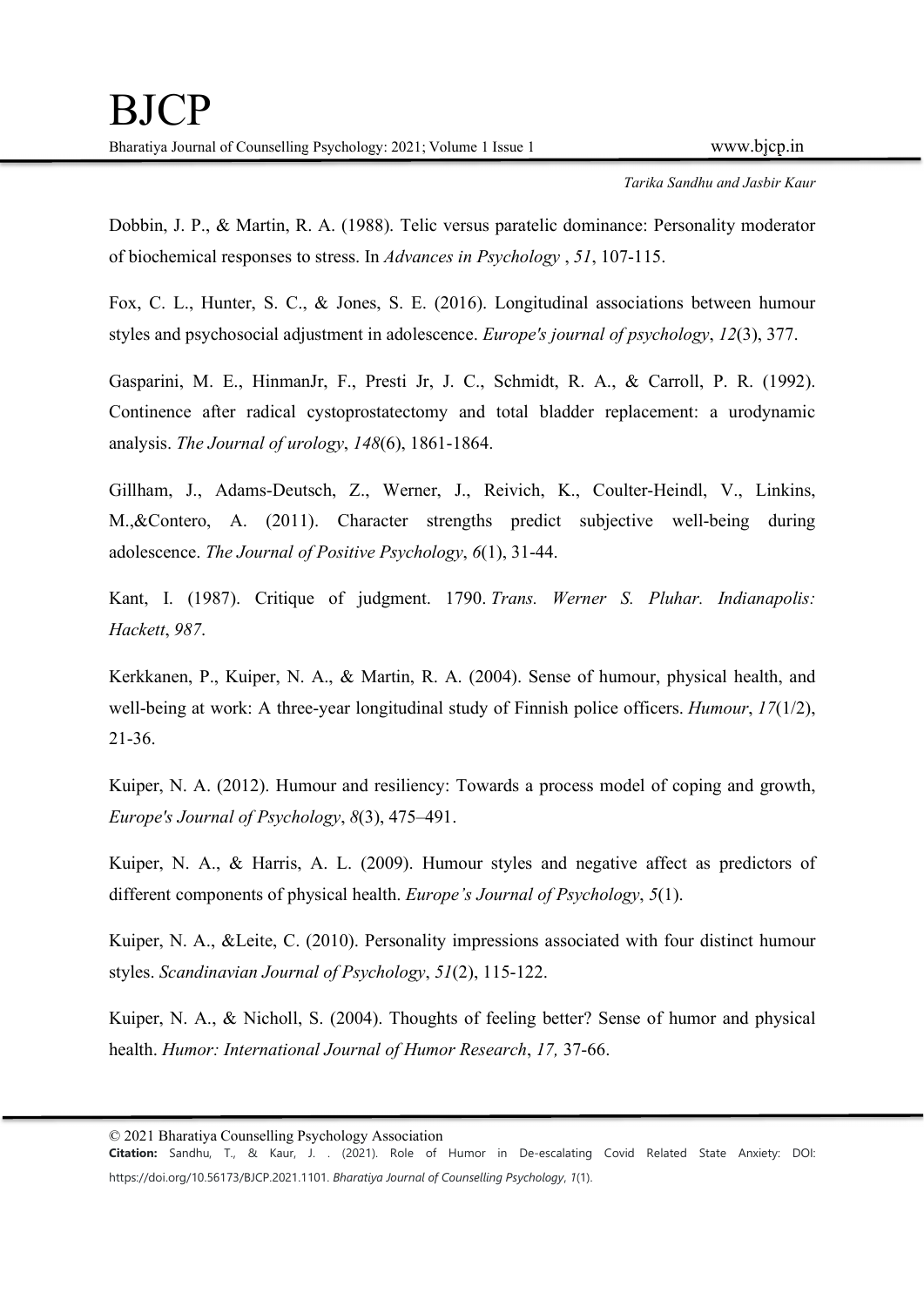Kuiper, N. A., Grimshaw, M., Leite, C., & Kirsh, G. (2004). Humour is not always the best medicine: Specific components of sense of humour and psychological well-being. Humour: International Journal of Humour Research, 17(2), 135-168.

Kuiper, N. A., Klein, D., Vertes, J., & Maiolino, N. B. (2014). Humour styles and the intolerance of uncertainty model of generalized anxiety. Europe's Journal of Psychology, 10(3), 543–556

Lackner, H. K., Weiss, E. M., Schulter, G., Hinghofer-Szalkay, H., Samson, A. C., & Papousek, I. (2013). I got it! Transient cardiovascular response to the perception of humour. Biological psychology, 93(1), 33-40.

Martin, R. A., & Dobbin, J. P. (1989). Sense of humor, hassles, and immunoglobulin A: Evidence for a stress-moderating effect of humor. The International Journal of Psychiatry in Medicine, 18(2), 93-105.

Martin, R. A. (2001). Humour, laughter, and physical health: methodological issues and research findings. Psychological Bulletin, 127(4), 504.

Martin, R. A., & Ford, T. (2018). The psychology of humour: An integrative approach.<br>Academic press.

Martin, R. A., Puhlik-Doris, P., Larsen, G., Gray, J., & Weir, K. (2003). Individual differences in uses of humour and their relation to psychological well-being: Development of the Humour Styles Questionnaire. Journal of Research in Personality, 37(1), 48-75.

McClelland, D. C., & Cheriff, A. D. (1997). The immune enhancing effects of humour on secretory IgA and resistance to respiratory infections. Psychology and Health, 12(3), 329-344.

Parks, A. C., & Schueller, S. (2014). The Wiley Blackwell handbook of Positive Psychological Interventions. John Wiley & Sons.

Peterson, C., Park, N., Pole, N., D'Andrea, W., & Seligman, M. E. (2008). Strengths of character and posttraumatic growth. Journal of Traumatic Stress, 21(2), 214-217.

<sup>© 2021</sup> Bharatiya Counselling Psychology Association

Citation: Sandhu, T., & Kaur, J. . (2021). Role of Humor in De-escalating Covid Related State Anxiety: DOI: https://doi.org/10.56173/BJCP.2021.1101. Bharativa Journal of Counselling Psychology, 1(1).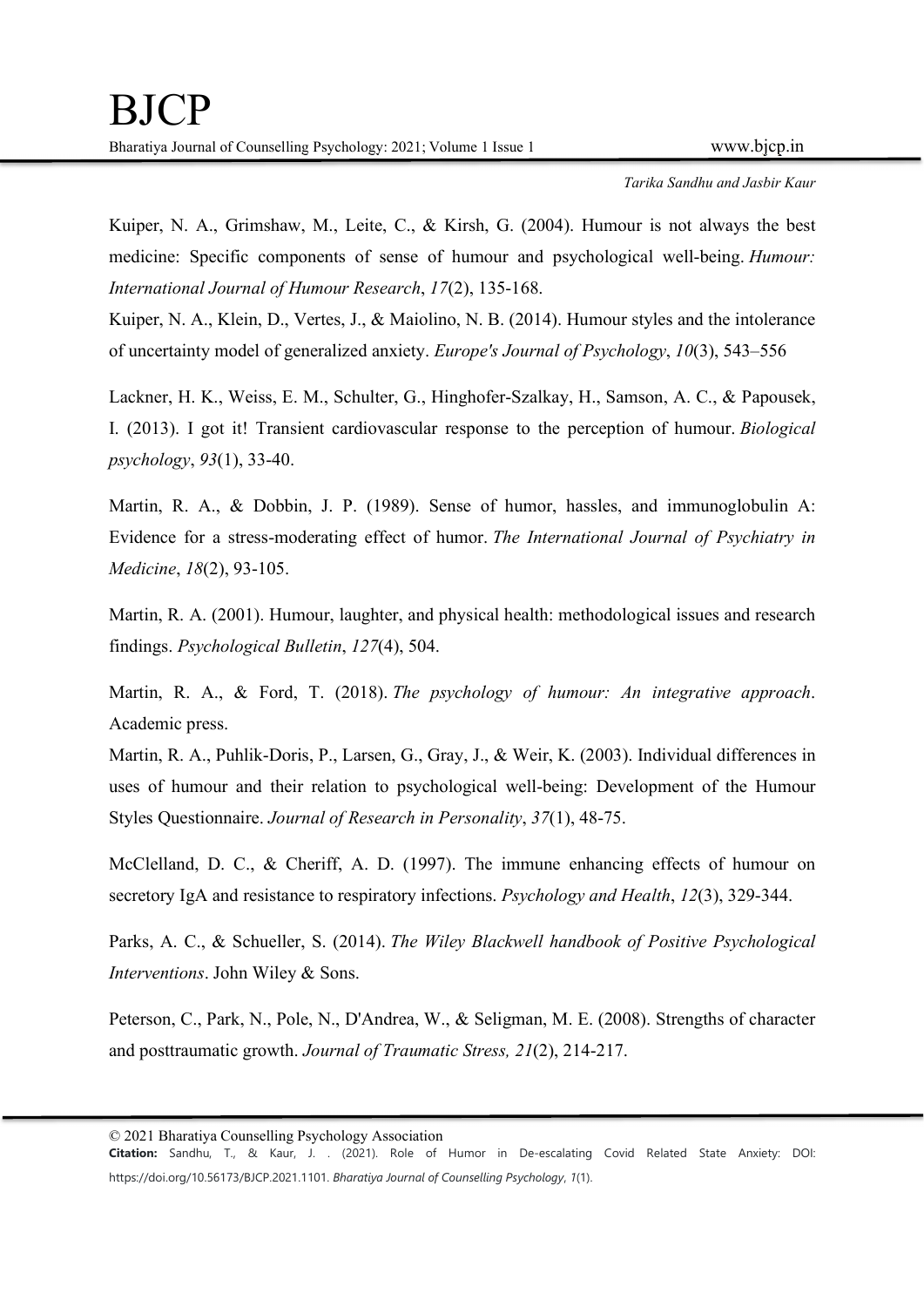Peterson, C., Ruch, W., Beermann, U., Park, N., & Seligman, M. E. (2007). Strengths of character, orientations to happiness, and life satisfaction. The Journal of Positive Psychology, 2(3), 149-156.

Proctor, C., Maltby, J., & Linley, P. A. (2011). Strengths use as a predictor of well-being and health-related quality of life. Journal of Happiness Studies, 12(1), 153-169.

Ruch, W. (2008). Psychology of humour. The Primer of Humour Research, 8, 17-101.

Ruch, W., & McGhee, P. E. (2014). Humor Intervention Programs. The Wiley Blackwell Handbook of Positive Psychological Interventions, 179-193.

Ryff, C. D. (1989). Happiness is everything, or is it? Explorations on the meaning of psychological well-being. Journal of Personality and Social Psychology, 57(6), 1069.

Samson, A. C., Lackner, H. K., Weiss, E. M., & Papousek, I. (2012). Perception of other people's mental states affects humor in social anxiety. Journal of Behaviour Therapy and Experimental Psychiatry, 43(1), 625-631.

Spielberger, C. D. (2010). State Trait anxiety inventory. The Corsiniencyclopedia of Psychology, 1-1.

Spielberger, C. D. (1983). Manual for the State–Trait Anxiety Inventory (Form Y). Palo Alto, CA: Consulting Psychologists Press.

Stern, F. R. (1973). The varieties of history: From Voltaire to the present, 962.

Van Cappellen, P., & Rimé, B. (2013). Positive emotions and self-transcendence. Religion, Personality, and Social Behaviour, 5, 133-156.

Vernon, P. A., Martin, R. A., Schermer, J. A., & Mackie, A. (2008). A behavioral genetic investigation of humour styles and their correlations with the Big-5 personality dimensions. Personality and Individual Differences, 44(5), 1116-1125.

<sup>© 2021</sup> Bharatiya Counselling Psychology Association

Citation: Sandhu, T., & Kaur, J. . (2021). Role of Humor in De-escalating Covid Related State Anxiety: DOI: https://doi.org/10.56173/BJCP.2021.1101. Bharativa Journal of Counselling Psychology, 1(1).